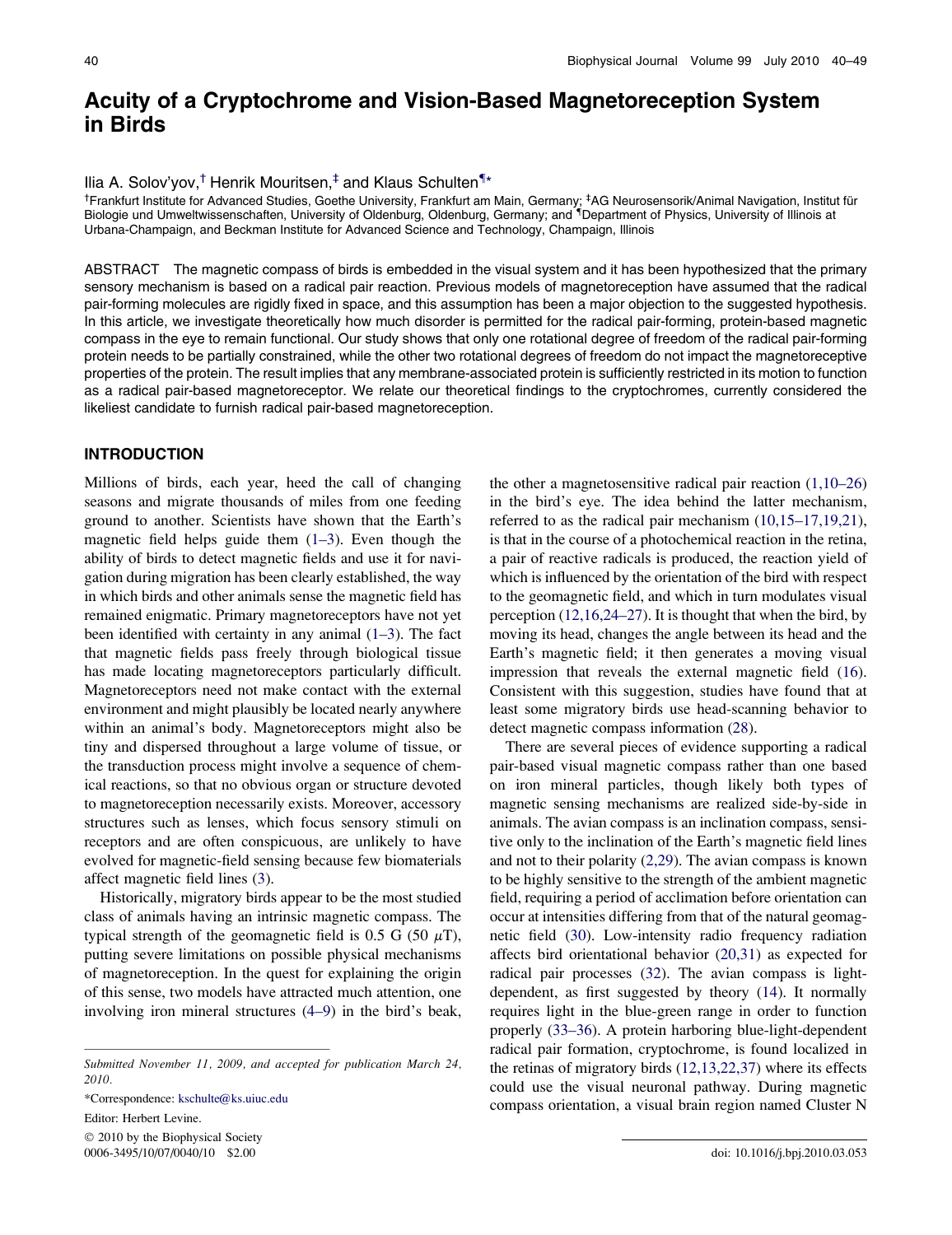is the most active forebrain region [\(24,25,27](#page-9-0)). This activation region requires light perceived through the eyes for its neuronal activation ([11,27](#page-9-0)) and differences in activation between migratory and nonmigratory birds have been documented [\(24,27\)](#page-9-0). European robins with bilateral lesions of Cluster N are unable to show oriented magnetic compassguided behavior, whereas their ability to perform sun compass and star compass orientation behavior is unaffected by Cluster N lesions ([26\)](#page-9-0); in contrast, bilateral section of the ophthalmic branch of the trigeminal nerve leading to the putative iron-mineral-based receptors in the upper beak of European robins did not influence the birds' ability to use their magnetic compass for orientation [\(26](#page-9-0)).

A radical pair model in which a light-driven, magnetic field-dependent chemical reaction in the eye of a bird modulates the visual sense indeed predicts all these properties ([14–16\)](#page-9-0). As cryptochromes are the only known class of photoreceptor molecules known from vertebrates to form radical pairs upon photoexcitation [\(16,22,38–41](#page-9-0)), they represent the only currently suggested candidate molecules which could function as the primary receptor molecules in the radical pair-based magnetic compass mechanism. In Mouritsen et al. ([12\)](#page-9-0), it was demonstrated that cryptochrome exists in noticeable quantities in retinal ganglion cells and in the photoreceptor cells of the retina.

Cryptochrome is activated via light-induced electron transfer, which probably involves a chain of three tryptophan amino acids and a molecule called flavin adenine dinucleotide (FAD) [\(10,17,21,22,39,41,42](#page-9-0)). Cryptochrome internally binds FAD in its oxidized state before light activation. In the active (signaling) state, FAD is transformed to the FADH form. The magnetic field could influence the photoactivation process of cryptochrome acting on the unpaired electron spins as described in Solov'yov et al. ([17\)](#page-9-0) and Solov'yov and Schulten [\(21](#page-9-0)). Cryptochrome's signaling state has a lifetime of 1–10 ms as the FADH state slowly reverts to the FAD state [\(22,39,41](#page-9-0)). The back-reaction, that may involve the superoxide radical  $O_2^{\bullet -}$ , could also be modulated by the Earth's magnetic field ([18,20](#page-9-0)).

The notion that superoxide might play a role in avian magnetoreception arises principally from the observation that European robins display a resonant disorientation response to weak radiofrequency fields at the electron paramagnetic resonance frequency ([20,31](#page-9-0)), investigations that had been inspired by earlier theoretical work [\(32](#page-9-0)). In terms of the radical pair mechanism, the radiation effect can be readily understood if one of the radicals has no hyperfine interactions  $\geq 0.2$  G, a condition that excludes most biologically plausible paramagnetic molecules.  $O_2^{\bullet-}$ , by contrast, contains no magnetic nuclei, and is ubiquitous in animal cells. However, a viable radical pair magnetoreceptor must satisfy other conditions as well [\(43](#page-9-0)). To account for the resonant response to a 1.3-MHz radiofrequency field, the radical in question must have a reasonably isotropic g-value close to 2 and should not undergo electron spin relaxation faster than  $\sim$ 1  $\mu$ s. In addition, the chemistry of the radicals must generate a spin correlated initial state and to permit appropriate spin-selective reactions. As discussed in Hogben et al. [\(43](#page-9-0)), these constraints are quite stringent for  $O_2^{\bullet-}$  due to its orbital angular momentum. In the case of  $O_2^{\bullet-}$ , it appears that these requirements can only be satisfied if the radical is complexed tightly enough to cryptochrome to quench the majority of its orbital angular momentum and to prevent rapid reorientation, but in such a way that any hyperfine interactions with the cryptochrome are  $\leq 0.2$  G.

One essential requirement for cryptochromes to act as magnetic compass sensors is that they must be orientationally restricted, which may be a challenging condition, because intracellular structures, like membranes and cytoskeleton, are dynamic and wobbly. In this article, we study theoretically how much disorder is permitted for the cryptochrome-based magnetic compass in the eye to remain functional. For our calculations, the radical pairs are assumed to be fixed inside the protein and their relative orientation change, during one reaction cycle of the cryptochrome, is considered negligible. This treatment is justified if the wiggling motion of the protein, for instance due to motion of the membrane, takes place on a much slower timescale than the spin-correlated part of radical pair reactions, which occur on a 1–10 ms timescale ([22,39,41\)](#page-9-0). Thus, the suggested theory allows us to account not only for individual cryptochrome misalignments, but also for membrane deformations, which disturb cryptochrome orientation in a similar fashion. We base our analysis on a quantitative theory of magnetic field effects in cryptochrome photochemistry and on recent experimental observations. We also present arguments on how the vision-based compass may function and pinpoint; important questions that remain to be answered. The question of how disorder inherent in biological cells affects the ability of radical pair systems to provide directional information has been addressed independently in two other articles, which appeared while this article was under review ([44,45](#page-9-0)), albeit from a different perspective than we have taken here.

Signaling of cryptochromes may work in the eye by interfering with the normal rhodopsin-based visual process or independently from this process. For the principle results of the calculations below, the exact signaling mechanism is irrelevant. All we assume is that the currently unknown cryptochrome activation cascade involves amplification steps that result in a similar degree of amplification as known from the rhodopsin signaling cascade ([46\)](#page-9-0) (see [Fig. 1](#page-2-0)).

In mathematical terms, the vision-based compass in birds is characterized through a filter function, which models the magnetic field-mediated visual signal modulation recorded on the bird's retina. We study different factors that can affect the acuity of the filter function, in particular, the possibility of repetitive action of cryptochrome, and how day and night flight regimes may influence the magnetic field-mediated visual pattern on the bird's retina and, thereby, its compass sense.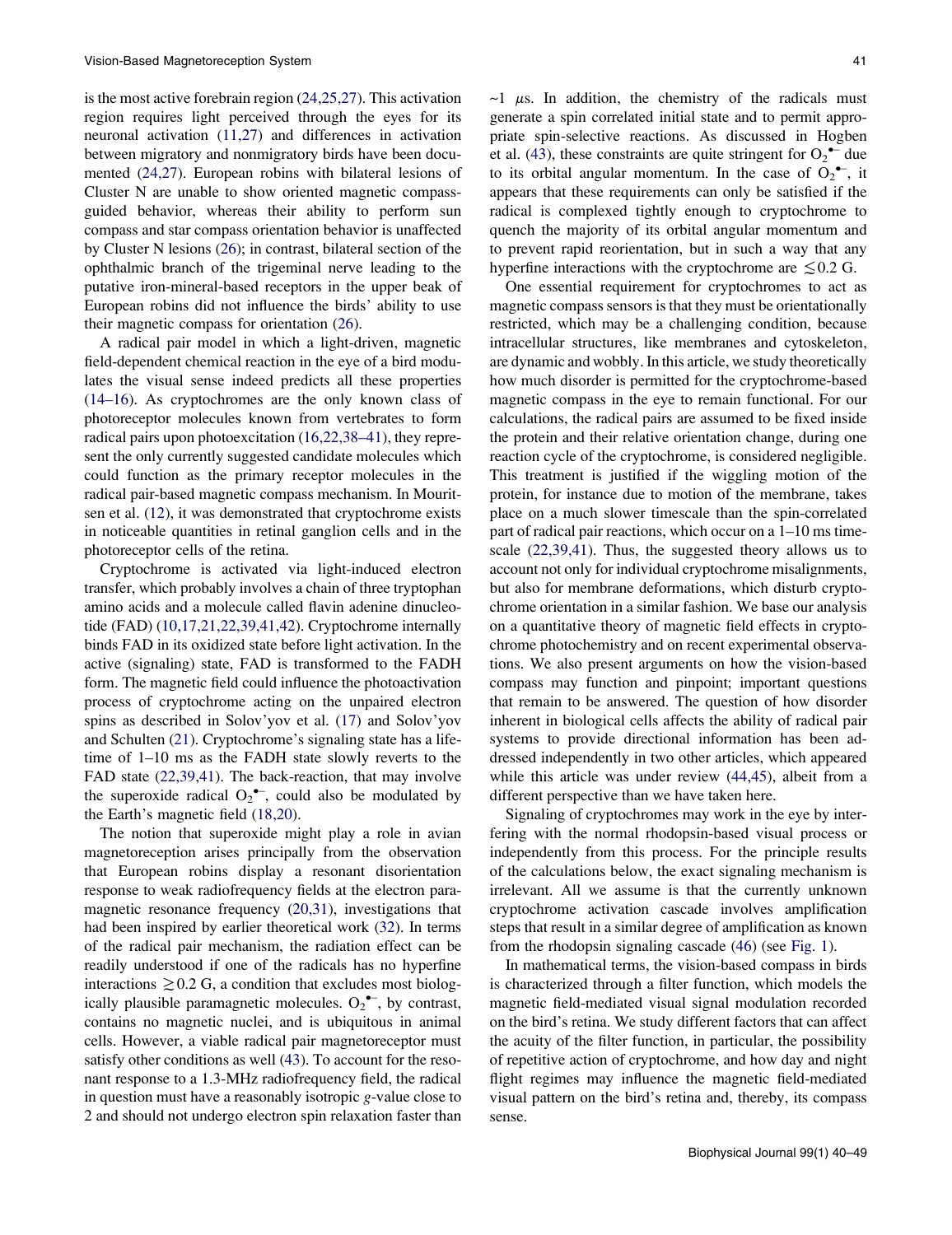<span id="page-2-0"></span>

FIGURE 1 Schematic illustration of a bird's eye and its important components. The retina  $(a)$ converts images from the eye's optical system into electrical signals sent along the ganglion cells forming the optic nerve to the brain. (b) An enlarged retina segment is shown schematically. (c) The retina consists of several cell layers. The primary signals arising in the rod and cone outer segments are passed to the horizontal, the bipolar, the amacrine, and the ganglion cells.  $(d)$  The primary phototransduction signal is generated in the receptor protein rhodopsin shown schematically at a much reduced density. The rhodopsin containing membranes form disks with a thickness of  $\sim$ 20 nm ([46\)](#page-9-0), being  $\sim$ 15–20 nm apart from each other ([46\)](#page-9-0). The putatively magnetic-field-sensitive protein cryptochrome may be localized in a specifically oriented fashion between the disks of the outer segment of the photoreceptor cell, as schematically shown in panel  $d$  or the cryptochromes  $(e)$  may be attached to the oriented, quasicylindrical membrane of the inner segment of the photoreceptor cell (f).

### **THEORY**

The key idea of vision-based magnetoreception is the spread of an orientationally constrained, magnetically responding molecule, i.e., cryptochrome, over the retina of a bird's eye that influences visual perception by forming a filter over the visual field. At each point  $\vec{r}$  on the retina, we define a filter function  $\langle F(\vec{r}) \rangle$  where  $\langle \cdots \rangle$  denotes that the filtering arises as an average over a local ensemble of magnetically responding molecules. Although it is interesting and relevant how many molecules are involved in the average ([44\)](#page-9-0) and how such an average is established, we do not consider this important issue further. The filtering depends on the direction of the Earth' magnetic field  $\vec{B}$  as specified further below.

The magnetic response of cryptochrome involves a magnetic field dependence of the protein's signaling yield and signaling time as described in Solov'yov et al. [\(17](#page-9-0)) and Solov'yov and Schulten ([18\)](#page-9-0). This response depends on the orientation of  $\vec{B}$  relative to cryptochrome. As shown in [Fig. 2](#page-3-0), the orientation of cryptochrome is captured through an x, y, z-coordinate system affixed to the FADH moiety of the protein, the z axis being oriented perpendicular to the flavin group of FADH. The overall orientation of the eye is described by an  $X$ ,  $Y$ ,  $Z$ -coordinate system.

Key to establishing a magnetic field-dependent visual impression that can be readily interpreted by the bird's visual neural pathways is a systematic orientation of cryptochrome at positions of the retina, i.e., the orientation of cryptochrome should be a simple function of  $\vec{r}$ . For the sake of illustration, we choose a particular rule for cryptochrome's orientation at any point  $\vec{r}$  on the retina. The rule is based on the so-called spherical coordinates specifying  $\vec{r}$ , namely  $(r, \vartheta, \varphi)$  as shown in [Fig. 3](#page-3-0) a. To specify the rule we introduce a rotational transformation  $T(\vec{r})$  that specifies the orientation of cryptochrome at  $\vec{r}$  as follows:  $T(\vec{r})$  rotates the eye-fixed coordinate system  $X, Y, Z$  into the coordinate system  $x, y, z$  that specifies the local (at  $\vec{r}$ ) orientation of cryptochrome. We choose, following mathematical convention,

$$
T(\vec{r}) = D(\alpha(\vec{r}), \beta(\vec{r}), \gamma(\vec{r})). \tag{1}
$$

Here  $\alpha(\vec{r}), \beta(\vec{r}), \gamma(\vec{r})$  are the so-called Euler angles that specify, mathematically, rotational transformations and orientations of asymmetric objects like cryptochrome.  $D(\alpha, \beta, \gamma)$  is specified in the [Supporting Material.](#page-8-0) For the  $\vec{r}$ -dependence of the Euler angles, we choose

$$
(\alpha, \beta, \gamma) = (\varphi, \pi - \vartheta, 0), \tag{2}
$$

as explained in the [Supporting Material](#page-8-0).

The key issue of this study is not the role of the specific choice of  $\alpha$ ,  $\beta$ ,  $\gamma$ , but rather in how far this choice has to be precise, or in other words, how much orientational disorder the suggested mechanism can accommodate. To investigate this systematically, we introduce now the critical assumption that all cryptochromes experience a local orientational disorder. Such disorder can be introduced mathematically in an elegant way, namely by postulating that on top of  $T(\vec{r})$  the cryptochrome orientation is actually specified by an additional random rotational transformation  $T'$  that has the same characteristics for all retina locations. The random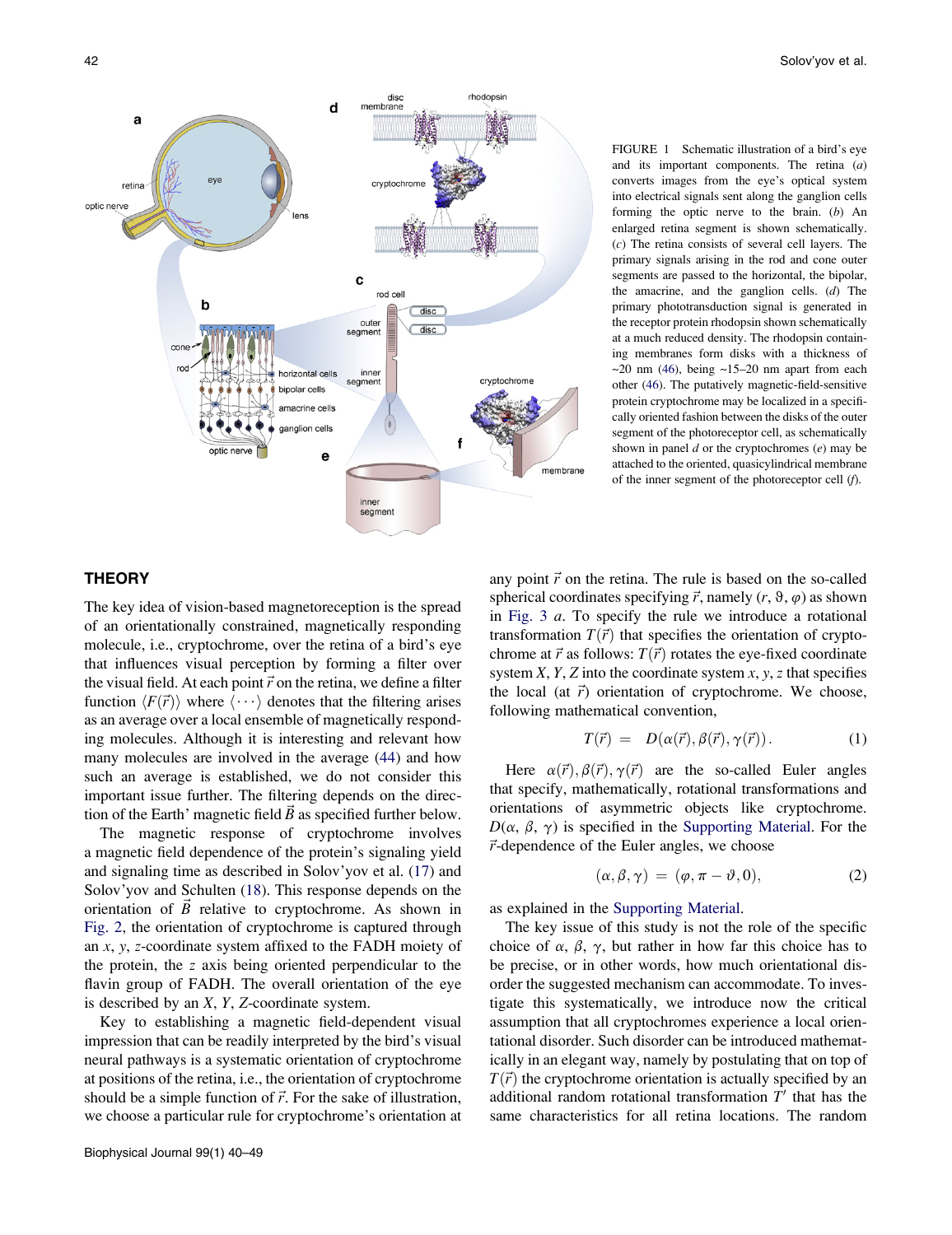<span id="page-3-0"></span>

FIGURE 2 Coordinate frames used in the computations. The fixed  $(X, Y, Z)$  coordinate frame is associated with the bird's retina, such that the Z axis is pointing in the direction of the bird's sight, the Y axis is pointing down (toward the ground), and the  $X$  axis is perpendicular to the  $Y$  and  $Z$  axes. The local coordinate frame, associated with a cryptochrome is denoted as  $(x, y, z)$ . At each point of the retina, the z axis is perpendicular to its surface, and the  $x$ ,  $y$ ,  $z$  axes form a right-handed coordinate frame. Cryptochrome's magnetic field-sensing anisotropy axis is roughly perpendicular to the plane of the flavin radical, responsible for cryptochrome's functioning ([17,18,21,23\)](#page-9-0). We suggest in this study that cryptochrome's magnetic field-sensing anisotropy axis is collinear with the z axis. Cryptochrome's magnetic field-sensing anisotropy is dominated by the anisotropic hyperfine interactions in the two nitrogen atoms, highlighted here [\(23](#page-9-0)).

characteristics are introduced in the [Supporting Material](#page-8-0) where  $T'$  is specified through

$$
T = D(\alpha', \beta', \gamma'). \tag{3}
$$

The disorder is characterized through an angular meansquare deviation

$$
\sigma = \sqrt{\frac{1}{\ln[1/(1-\Delta)]}},\tag{4}
$$

where  $\Delta = 0.17$ , indicating the relative change of cryptochrome's signaling yield. The transformation (Eq. 3) is illustrated in Fig.  $3c$ . The overall orientation of any cryptochrome relative to the eye's  $X$ ,  $Y$ ,  $Z$  system is then specified through the transformation  $D(\alpha', \beta', \gamma')D(\alpha, \beta, \gamma)$  where for each location  $\vec{r}$  the angles  $\alpha'$ ,  $\beta'$ ,  $\gamma'$  are independent random variables. In the [Supporting Material](#page-8-0) we establish how the



random orientation can be accounted for through a Boltzmann distribution in a potential  $E_{pot}(\alpha', \beta', \gamma')$  and we show that only orientational disorder in  $\beta'$  matters, i.e., disorder in  $\alpha'$ ,  $\gamma'$  has no effect. We therefore assume for  $E_{pot}$  the functional form  $E_{pot} = V(\beta')$  where we choose

$$
V(\beta') = \varepsilon_0 k_\mathrm{B} T \sin^2 \beta', \qquad (5)
$$

where  $\varepsilon_0$  is a parameter. The filtering function that is subject to the random disorder characterized here is denoted as  $\langle F \rangle$ and described below.

What controls the filtering function at each location is the relative orientation of the Earth's field  $\vec{B}$  and the cryptochrome FADH moiety. It is straightforward to specify the orientation of  $\vec{B}$  relative to the eye's coordinate system X, Y, Z as shown in Fig. 3 d; B is specified through its spherical coordinates  $(B, \Theta, \Phi)$  in the X, Y, Z system. Likewise,

> FIGURE 3 Relative orientation of coordinate frames used in the computations. The fixed  $(X, Y, Z)$ coordinate frame  $(a)$  is associated with the bird eye retina as shown in Fig. 2. The orientation of the cryptochrome molecules distributed over the retina are specified through the x, y, z-coordinate systems, which can be obtained from the initial  $(X, Y, Z)$ coordinate frame though a rotational transformation defined by the angles  $\alpha$ ,  $\beta$ ,  $\gamma$  shown in panel b. Cryptochrome wiggling in the retina introduces rotational disorder of the ideally oriented proteins.  $(c)$  As a result, the ideal  $x$ ,  $y$ ,  $z$ -coordinate frame is to be replaced by a randomly oriented  $x'$ ,  $y'$ , z'-coordinate frame, defined by the three Euler angles  $\alpha'$ ,  $\beta'$ , and  $\gamma'$ . (d) The external magnetic field vector  $\overrightarrow{B}$  in the  $(X, Y, Z)$  coordinate frame is characterized by the polar angle  $\Theta$  and azimuthal angle  $\Phi$ . (e) However, in the x', y', z'-coordinate frame, it can be written in terms of angles  $\theta'$  and  $\phi'$ .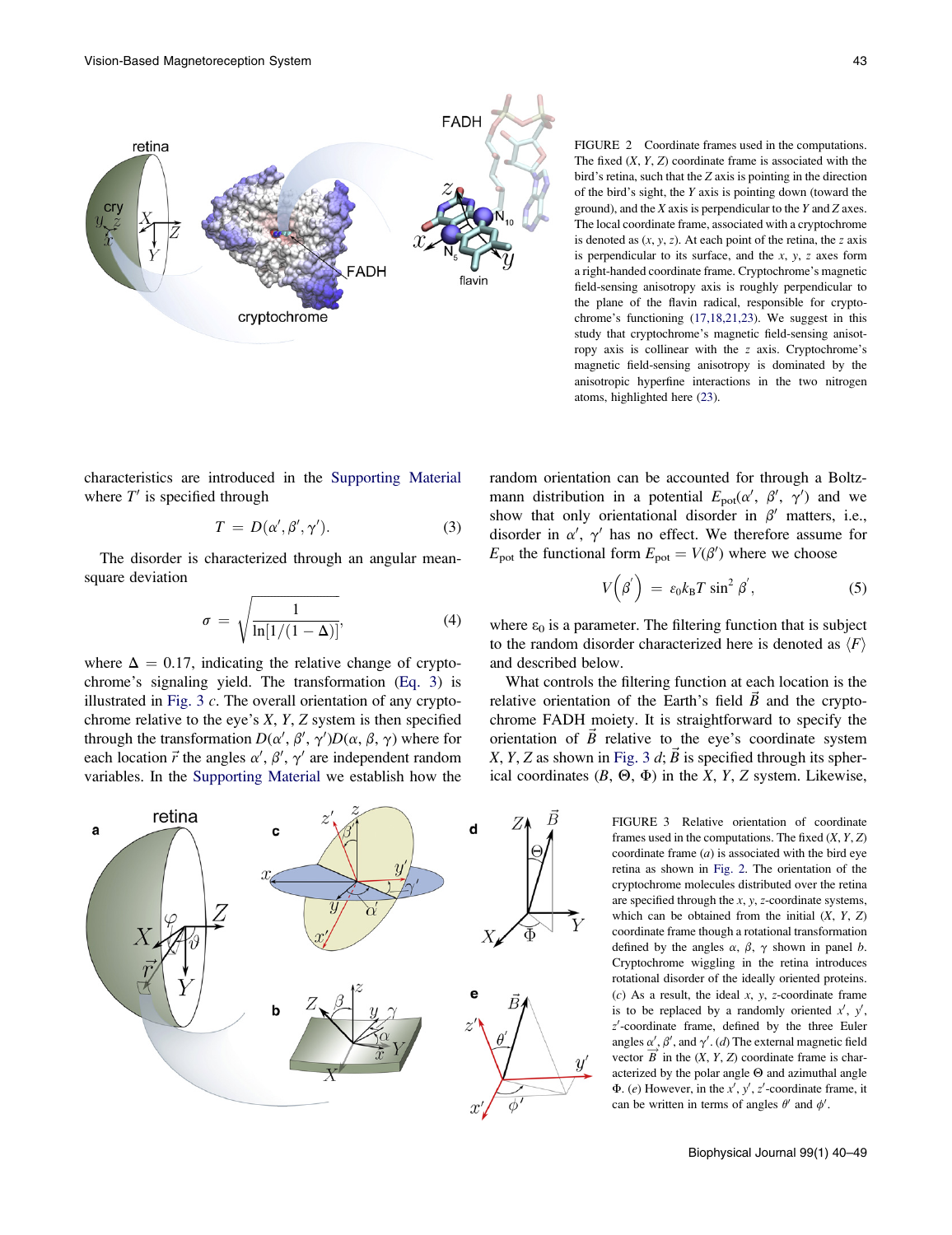one can specify  $\vec{B}$  in the x', y', z' coordinate system of the randomly oriented cryptochrome at location  $\vec{r}$ , using for the purpose the spherical coordinates of  $\vec{B}$  in the x', y', z' system, namely  $(B, \theta', \phi')$  as shown in [Fig. 3](#page-3-0) e. Here  $(\theta', \phi')$  depend on the transformation  $D(\alpha', \beta', \gamma')D(\alpha, \beta, \gamma)$ and, hence, can be expressed in terms of the angles  $(\alpha, \beta, \gamma, \gamma)$  $\alpha', \beta', \gamma', \Theta, \Phi$ ). In the [Supporting Material,](#page-8-0) this relationship is established. One can calculate then a local filtering function  $F(\alpha, \beta, \gamma, \alpha', \beta', \gamma', \Theta, \Phi)$ .

As pointed out above, what is of interest is to determine, actually, the average  $\langle F \rangle$ . This function is defined as

mediated step of the transduction process. The number  $N_n$  of activated molecules defines the efficiency of a cryptochrome-containing receptor cell, which shows to which extent the cell characterized through its retinal position  $(\alpha, \beta)$  (see Eq. 2) contributes to the retinal image

$$
I(\alpha, \beta) = \frac{N_{\eta}}{N_0} = \langle F(\alpha, \beta, \Theta, \Phi) \rangle^{\eta}.
$$
 (12)

Here the efficiency  $I(\alpha, \beta)$  is measured in arbitrary units varying between 0 and 1, reflecting the modulation level of the virtual visual image in a bird's eye by the magnetic field.

$$
\langle F(\alpha,\beta,\Theta,\Phi) \rangle = \frac{\int_0^{\pi} \sin \beta' d\beta' \int_0^{2\pi} \exp \left[ -\left(1 - C(\theta')\right) \Big/ \sigma^2 - \varepsilon_0 \sin^2 \beta' \right] d\alpha'}{2\pi \int_0^{\pi} \exp \left[ -\varepsilon_0 \sin^2 \beta' \right] \sin \beta' d\beta'}, \tag{6}
$$

where

$$
C(\theta') = \cos^2 \theta' \tag{7}
$$

is a function of  $(\alpha, \beta, \gamma, \alpha', \beta', \gamma', \Theta, \Phi)$ . We demonstrate in the [Supporting Material](#page-8-0) the following relationship between cos  $\theta'$  and the stated angles

$$
\cos \theta' = z'_X \sin \Theta \cos \Phi + z'_Y \sin \Theta \sin \Phi + z'_Z \cos \Theta, \tag{8}
$$

where

$$
z'_X = -\sin \alpha \sin \alpha' \sin \beta'
$$
  
+  $\cos \alpha \Big(\cos \beta' \sin \beta + \cos \alpha' \cos \beta \sin \beta'\Big),$  (9)

$$
z'_{Y} = \cos \beta' \sin \alpha \sin \beta + \sin \beta' (\cos \alpha' \cos \beta \sin \alpha + \cos \alpha \sin \alpha'),
$$
 (10)

$$
z'_{Z} = \cos \beta \cos \beta' - \cos \alpha' \sin \beta \sin \beta'.
$$
 (11)

The  $\langle F \rangle$  averages over all random orientations, i.e., over  $\alpha', \beta', \gamma'$  as stated in Eq. 6. As a result,  $\langle F \rangle$  does only depend on  $\alpha$ ,  $\beta$ ,  $\Theta$ ,  $\Phi$ . Below we utilize  $\langle F(\alpha, \beta, \Theta, \Phi) \rangle$  to calculate the effect of cryptochrome orientational disorder on the visual impression of a navigating bird.

Lastly, we also consider the case that cryptochromes act repeatedly in establishing the filtering. Suppose that cryptochrome, like many other sensory proteins, affects a signaling cascade, which results in the activation of specific molecules, that in turn perform a further biological function such as opening or closing an ion-channel. Let  $N_0$  be the number of activated molecules generated in this step in the absence of the external magnetic field. The external magnetic field alters the number of activated molecules, described by the filter function  $\langle F \rangle$ , defined in Eq. 6. In general, cryptochrome activation may occur  $\eta$  times, thereby significantly changing the number of the activated molecules in the magnetic field-

From Eqs. 6 and 12, it follows that at a fixed orientation of the magnetic field the varying efficiency of the cells in the retina leads to a formation of a disk-shaped virtual visual pattern in the bird's field of view. The size and the intensity of this pattern are related to the acuity of the vision-based magnetic compass. Let  $I_{\text{max}}$  and  $I_{\text{min}}$  be the maximal and the minimal values of  $I(\alpha,\beta)$ , respectively. Then the maximal intensity of the magnetic field-mediated pattern, A, is defined as

$$
A = I_{\text{max}} - I_{\text{min}}.\tag{13}
$$

The modulation level of the visual signal through the magnetic field, defined in Eq. 12, defines the total intensity of the magnetic field-mediated pattern S as

$$
S = \int_0^{\pi/2} \sin \beta d\beta \int_0^{2\pi} (I(\alpha, \beta) - I_{\min}) d\alpha.
$$
 (14)

Here we integrate over the surface of the semi-spherical retina, and therefore the integration over  $\beta$  is limited by  $\pi/2$ . According to the definition, it holds that  $0 \leq S \leq 2\pi$ . The integration over  $\alpha$  and  $\beta$ , according to Eq. 2, corresponds to an integration over retinal positions  $\theta$ ,  $\phi$ . Another important characteristic of the magnetic filter function is the size of the magnetic field-mediated disk-shaped pattern at half intensity,  $\Delta\Omega$ , which can be calculated numerically as the solution of the equation

$$
\frac{A}{2} = I(\Omega_{\text{max}} - \Delta\Omega/2) - I_{\text{min}},\tag{15}
$$

where  $\Omega_{\text{max}} = (\alpha, \beta)_{\text{max}}$  denotes  $\alpha$  and  $\beta$  at which  $I(\alpha, \beta)$ reaches its maximal value and A is the maximal intensity of the magnetic field-mediated pattern defined in Eq. 13. The quantities A, S, and  $\Delta\Omega$  in Eqs. 13–15 define the acuity of the visual-based compass. A is the measure of the maximal intensity of the magnetic field-mediated pattern (increasing A leads to an increase of the magnetic field-mediated signal in the retina), S indicates to which extent the retina is influenced by the magnetic field, and  $\Delta\Omega$  defines the size of the magnetic field-mediated pattern. A small value of  $\Delta\Omega$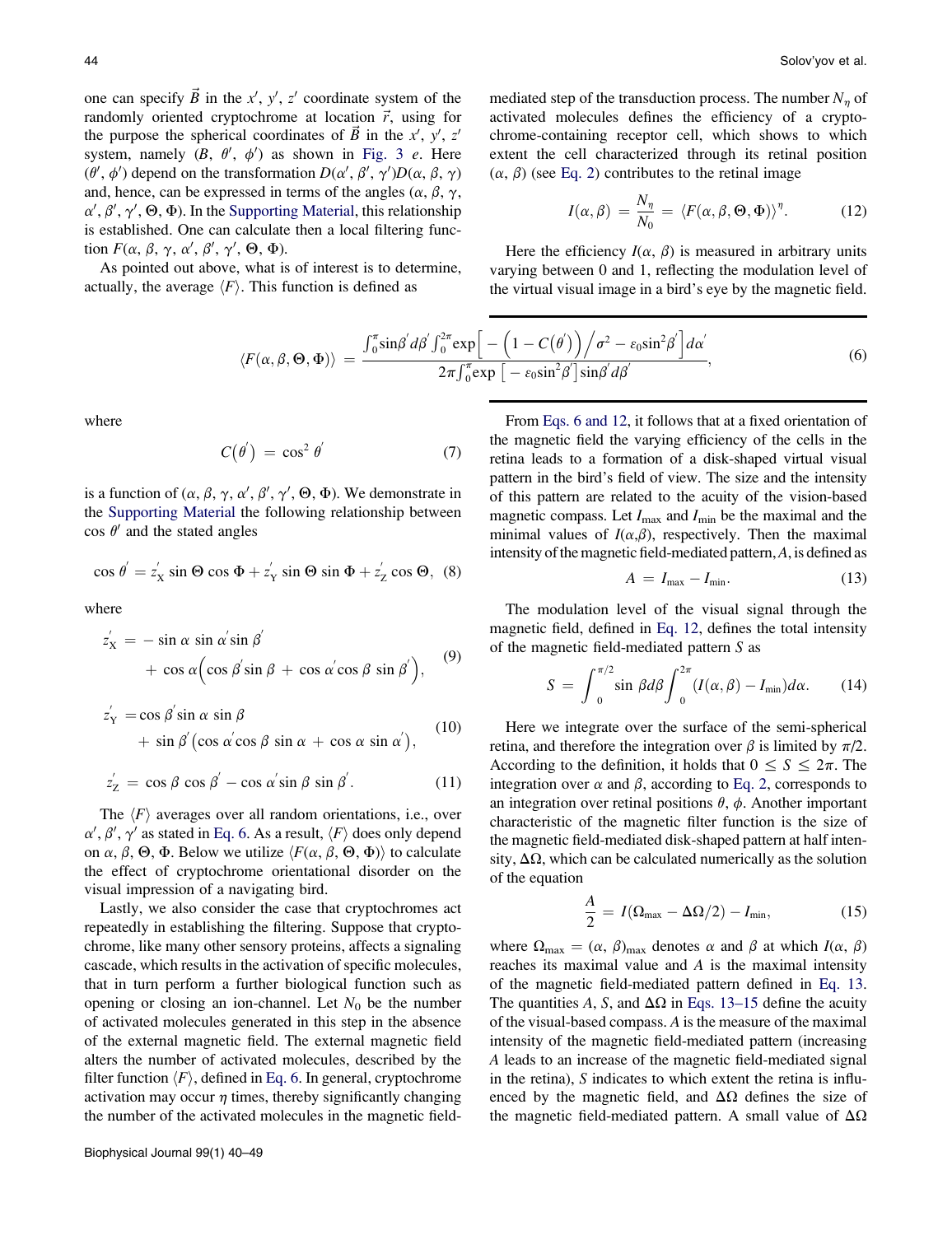corresponds to a small magnetic field-mediated spot on the retina, thus allowing the bird to resolve the magnetic field more readily.

#### RESULTS

In the following, the effect of cryptochrome orientational disorder on the magnetic filter function is studied. The magnetic filter function renders a disk-shaped pattern in the bird's field of view, described by Eqs. 6 and 12. The position of this pattern in the retina of a bird depends on the heading of the animal relative to the geomagnetic field; size and intensity of the magnetic field-mediated pattern defines the sensitivity of the magnetic compass.

### Cryptochrome orientational disorder

In order to understand how the orientational disorder affects the filter function, we consider first a single cryptochrome characterized by specific retinal coordinates at which  $\alpha =$  $\beta = 0$ , namely according to Eq. 2, retinal position ( $\theta$ ,  $\varphi$ ) =  $(\pi, 0)$ . We study the filter function, defined in Eq. 6, as a function of  $\Theta$  with  $\Phi = \pi/2$  fixed. Fig. 4 shows the  $\Theta$ -dependence of the signaling yield of cryptochrome averaged over possible orientations of the protein, normalized to the yield at  $\Theta = 0$ .

The results in Fig. 4 were calculated using  $\sigma$  defined in Eq. 4, assuming  $\Delta = 0.17$  in accordance with prior studies ([17,18](#page-9-0)). An increased orientational disorder (decrease of  $\varepsilon_0$ ) alters the filter function:  $\langle F \rangle / \langle F \rangle_{\text{max}}$  is 0.17, 0.14, 0.08, and 0.03 for  $\varepsilon_0 = 100, 10, 3,$  and 1, respectively.

The parameter  $\varepsilon_0$  determines the wiggling range of cryptochrome,  $\Delta \beta$ , which can be calculated according to statistical mechanics [\(45,47,48](#page-9-0)):

$$
\Delta \beta = \pm \frac{\int_0^{\pi/2} \beta' \exp(-\varepsilon_0 \sin^2 \beta') \sin \beta' d\beta'}{\int_0^{\pi/2} \exp(-\varepsilon_0 \sin^2 \beta') \sin \beta' d\beta'}.
$$
 (16)

Thus, for  $\varepsilon_0 = 100$ , 10, 3, and 1 the corresponding values of  $\Delta\beta$  are  $\Delta\beta \approx \pm 5^{\circ}$ ,  $\pm 17^{\circ}$ ,  $\pm 37^{\circ}$ , and  $\pm 50^{\circ}$ . Fig. 4 shows that a very weak cryptochrome restriction is sufficient to produce a detectable magnetic field-mediated signal. Even for  $\Delta \beta = \pm 50^{\circ}$  the signal from cryptochrome is still changing by  $\sim$ 3% in the geomagnetic field.

## Magnetic field-mediated pattern in the visual field of a bird

The position of the magnetic field-mediated pattern in the retina ( $\theta$ ,  $\varphi$ ) is determined by the angle  $\theta'$  defined in Eq. 8 (see [Fig. 3](#page-3-0)), which in turn is  $\alpha$ - and  $\beta$ -dependent (and therefore  $\vartheta$ - and  $\varphi$ -dependent as well; see Eq. 2) as follows from Eqs. 8–11. The value  $\theta'$  also depends on the angles  $\Phi$  and  $\Theta$ , which change upon rotation of the animal in the horizontal plane, causing a displacement of the magnetic field-mediated pattern in the retina. The magnetic field-mediated pattern can



FIGURE 4 Averaged signaling yield of cryptochrome normalized on its maximal value  $\langle F \rangle_{\text{max}}$ . The signaling yield is calculated using Eq. 6 as a function of protein orientation with respect to the external magnetic field, characterized by the angle  $\Theta$  (see [Fig. 3](#page-3-0) d), for different values of the parameter  $\varepsilon_0$ , that label the yield curves.

be conveniently mapped to the plane of the visual field by the so-called Miller cylindrical projection, as described in the [Supporting Material,](#page-8-0) and as illustrated in [Fig. 5](#page-6-0) for  $\varepsilon_0 = 100$  (equivalent to a wiggling range of  $\pm 5^{\circ}$ ). The magnetic field-mediated pattern shown in [Fig. 5](#page-6-0), for the sake of illustration, is in grayscale. How a bird's magnetic field-mediated visual impression exactly manifests itself is presently completely unknown.

[Fig. S3](#page-8-0) in the [Supporting Material](#page-8-0) shows the pattern in the visual impression of a bird modulated through the geomagnetic field for the animal flying at daytime, allowing for different cryptochrome wiggling regimes. From the comparison in [Fig. S3](#page-8-0), it follows that the intensity of the magnetic field-mediated pattern decreases with the increase of cryptochrome orientational disorder; the magnetic field-mediated pattern in the visual field is hardly discernable for  $\varepsilon_0 = 1$ .

As follows from Eq. 5, the parameter  $\varepsilon_0$  characterizes the degree of wiggling, i.e., the wiggling range of cryptochrome,  $\Delta\beta$ , as discussed above. Using Eq. 16, we estimate the wiggling range of cryptochrome corresponding to [Fig. S3](#page-8-0) b, [Fig. S3](#page-8-0) c, and Fig. S3 d to be  $\pm 17^{\circ}$ ,  $\pm 37^{\circ}$ , and  $\pm 50^{\circ}$ , respectively, while in [Fig. S3](#page-8-0) *a* it is  $\pm$  5°.

#### Repeated activation of cryptochrome

From Eq. 12, it follows that the repeated activation of cryptochrome leads to a sharpening of the magnetic filter function. [Fig. S4](#page-8-0) shows the modulation patterns in the visual field through the geomagnetic field, calculated for  $\varepsilon_0 = 3$ , assuming cryptochromes in the retina to undergo one, two, three, and five activation cycles. The patterns in [Fig. S4](#page-8-0) were calculated in analogy to [Fig. 5.](#page-6-0)

The intensity of the magnetic field-mediated pattern increases with the number of cryptochrome activation cycles,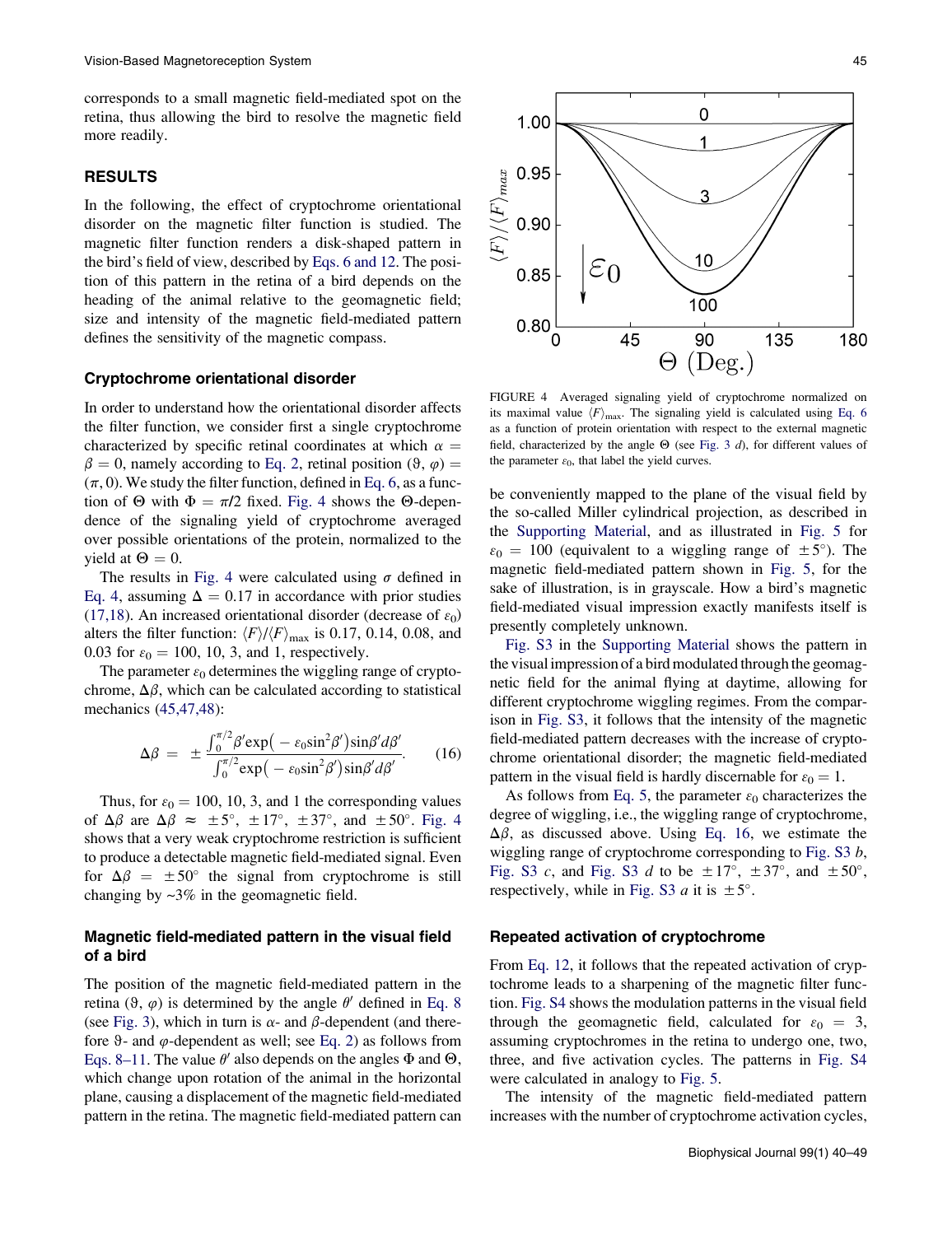<span id="page-6-0"></span>

FIGURE 5 Panoramic view at Frankfurt am Main, Germany. The image shows the landscape perspective recorded from a bird flight altitude of 200 m above the ground with the cardinal directions indicated (images of Frankfurt provided by Vita Solovyeva). The visual field of a bird is modified through the magnetic filter function according to Eq. 12 with  $\eta = 1$  and  $\varepsilon_0 = 100$ . For the sake of illustration we show the magnetic field-mediated pattern in grayscale alone (which would reflect the perceived pattern if the magnetic visual pathway is completely separated from the normal visual pathway) and added onto the normal visual image the bird would see, if magnetic and normal vision uses the same neuronal pathway in the retina. The patterns are shown for a bird looking at eight cardinal directions (N, NE, E, SE, S, SW, W, and NW). The geomagnetic field inclination angle is 66°, being a characteristic value for the region.

enhancing the acuity of the cryptochrome-based compass. The magnetic field-mediated pattern in [Fig. S4](#page-8-0) was calculated for  $\varepsilon_0 = 3$ . For other values of  $\varepsilon_0$ , the repetitive activation of cryptochrome is expected to enhance the magnetic field-mediated pattern in the visual field in a similar fashion to [Fig. S4](#page-8-0); for example, for  $\varepsilon_0 = 1$  and  $\eta = 5$  the pattern is visible, while for  $\varepsilon_0 = 1$  and  $\eta = 1$  it is not.

According to Eq. 12, the magnetic field-mediated pattern in the retina has a disklike shape. For a quantitative characterization of the angular acuity of the magnetic compass in the eye of a bird, [Fig. 6](#page-7-0) shows the total intensity of the disk-shaped pattern S, its size at half-intensity,  $\Delta\Omega$ , and the maximal intensity, A, plotted as a function of the parameter  $\epsilon_0$  for different numbers  $\eta$  of repetitive cryptochrome activation cycles. A, S, and  $\Delta\Omega$  were calculated from Eqs. 13–15.

[Fig. 6](#page-7-0) shows that a single activation of cryptochrome  $(\eta = 1)$  allows a moderate orientational disorder of cryptochrome, at which a detectable magnetic field-mediated signal in the retina is still produced. For example, as follows from [Fig. 6](#page-7-0) d, the maximal intensity of the magnetic field-mediated pattern decreases twofold at  $\varepsilon_0 = 4$ . Increasing the number of cryptochrome's activation cycles leads to an enhancement of the magnetic field-mediated pattern. Thus,  $S = 9^{\circ}, 16^{\circ}, 21^{\circ}, 27^{\circ}, \Delta\Omega = 89^{\circ}, 88^{\circ}, 87^{\circ}, 85^{\circ}, \text{ and } A =$ 0.08, 0.13, 0.18, 0.24 are expected for  $\eta = 1, 2, 3, 5$ , respectively, at  $\varepsilon_0 = 3$  (wiggling range  $\pm 37^{\circ}$ ).

#### Night vision

Many migratory birds fly during nighttime [\(2,3,10](#page-8-0)). It is interesting to investigate how the filter function would alter the field of view of a bird flying at nighttime. For the sake of illustration, [Fig. S5](#page-8-0) shows the night-time panoramic view at Frankfurt am Main, Germany, modified through the filter function defined in Eq. 6 with  $\varepsilon_0 = 100$ .

The irradiance level of the environment should exceed a certain threshold value to activate the cryptochrome-based compass. Below this threshold, there are insufficient photons to maintain the magnetic compass function. The number of photons hitting the retina per unit time can be estimated from the known values of light intensity at different day times. [Fig. S5](#page-8-0) shows that at nighttime there is enough illumination to activate the cryptochrome blue-light receptors. The typical light irradiance level on a sunny day, at sunrise/ sunset, on a full moon night and on a moonless starry night (dark night) is 10,000 lux, 10 lux, 0.01 lux, and 0.001 lux, respectively ([49\)](#page-9-0). For the irradiance level of 1 lux at 380– 720 nm the photon density (photon irradiance) can be estimated to be  $1.2 \times 10^{16}$  quanta/s $\cdot$ m<sup>2</sup> ([50\)](#page-9-0). Thus, the photon density at daytime is typically  $1.2 \times 10^{20}$  quanta/s $\cdot$ m<sup>2</sup> and at nighttime  $1.2 \times 10^{14}$  quanta/s $\cdot$ m<sup>2</sup>, while at dark night and sunset it can be estimated as  $1.2 \times 10^{13}$  and  $1.2 \times$  $10^{17}$  quanta/s·m<sup>2</sup>, respectively. Assuming the diameter of a retina equal to 1 cm one estimates that  $\sim 3.7 \times 10^7$ photons hit the retina per millisecond at night. This number is highly likely to excite sufficiently many cryptochromes in the retina to act as a magnetic compass, as photoreceptor cells found in birds can be activated by just a few photons ([46\)](#page-9-0). Free-flying Catharus-thrushes (night migrating songbirds) used the magnetic field for orientation also on very dark natural nights, when the illuminance was as low as 0.0003 lux ([51\)](#page-9-0).

Nevertheless, it is still unclear why the magnetic compass in some species seems to be more functional at night [\(24,27\)](#page-9-0): the neuronal activity in Cluster N (the brain area required for magnetic compass orientation in European robins) is high at weak moonlight conditions (0.04 lux), but its neuronal activity drops dramatically both toward room-light conditions  $(-275 \text{ lux})$  and total darkness  $(24,27,52)$  $(24,27,52)$ . A possible explanation is that the visual image of the night landscape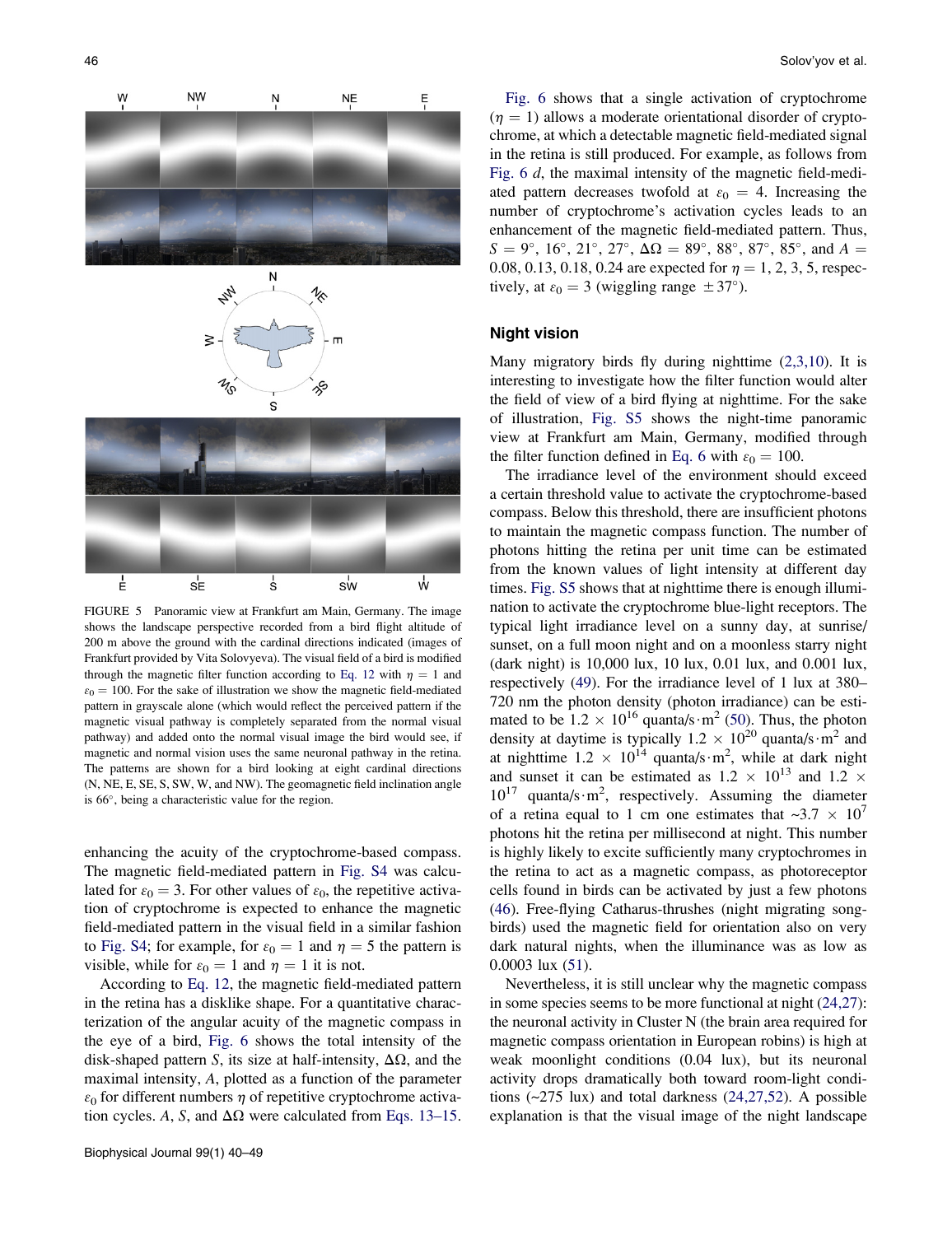<span id="page-7-0"></span>

has a more uniform background color and exhibits sharper contrast between light and dark areas; therefore, the magnetic field-mediated transformation of the visual impression may be easier to resolve at night than during the day ([53\)](#page-9-0). The signal/noise ratio of the magnetoreceptor may pull in the opposite direction, as one expects the noise to decrease with the square root of the number of activated magnetic field receptors participating in signaling events. Thus, at low light conditions, when fewer receptors are activated, one expects high noise.

The presented data show that a cryptochrome-based compass can be functional at night. However, from the performed analysis, it is not possible to conclude whether constraints on the radical pair mechanism may help to explain why some bird species prefer night navigation over day navigation. This uncertainty should be investigated soon.

### **DISCUSSION**

Earlier investigations ([16–18,21](#page-9-0)) demonstrated how a biochemical magnetic compass in birds can be realized through light-induced electron transfer reactions in the protein cryptochrome. An essential requirement for cryptochromes to act as magnetic compass sensors is that they must be systematically oriented across the retina and exhibit a limited degree of orientational disorder. In this article, we assumed a simple ordering scheme and investigated for this scheme how much disorder is permitted for the cryptochrome-based magnetic compass in the eye to remain functional. Our study showed that rotational degrees of freedom of cryptochrome do not need to be rigidly fixed for cryptochrome to act as a magnetic compass. In particular, we demonstrated that only one of three rotational degrees of freedom of cryptochrome needs FIGURE 6 Angular acuity of the magnetic compass in the eye. The acuity of the magnetic compass is measured by the size and intensity of the disk-shaped magnetic field-mediated pattern in the visual field of a bird  $(a)$ . The total intensity of the pattern S (b), its size at half-intensity  $\Delta\Omega$  (c), and the maximal intensity of the pattern  $A$  (d) are plotted as a function of the parameter  $\varepsilon_0$  defining the wiggling amplitude of cryptochrome for different numbers  $\eta$  of cryptochrome activation cycles. The labels in the figures indicate the corresponding  $\eta$ -values.

to be partially constrained, while the other two do not impact the magnetoreceptive properties of the protein. This finding is in agreement with earlier results ([17,18](#page-9-0)) and with the conclusion reached by Lau et al. [\(45](#page-9-0)), who performed computer simulations on a collection of radical pairs undergoing restricted rigid-body rotation, coherent anisotropic spin evolution, electron spin relaxation, and spin-selective recombination reactions.

This is a biologically important finding, as proteins embedded in membranes typically are free to rotate around their own axes and membrane proteins are known to diffuse quite a lot within the plane of the membrane. Thus, if rotational disorder would not be allowed, it would be challenging to understand how any membrane-associated protein could function as a radical pair-based magnetic compass detector. While membranes are not completely rigid in the third dimension (i.e., along the axis perpendicular to the membrane plane), their wiggling movement is restricted. Our theoretical calculations demonstrate that even very moderate (within a cone of  $\sim 90^\circ$ ) orientational alignment of a primary magnetic compass sensing protein is sufficient for a compass function in bird's eyes to be robust enough to potentially detect the reference direction provided by the geomagnetic field.

Having these theoretical results in mind, can we estimate what degree of disorder of the primary sensory protein is actually expected to occur in the retina of a bird? The answer to this question is strongly dependent on

- 1. The identity of the primary sensory molecule;
- 2. In what specific part of the primary sensory cell the primary sensory molecule is located; and
- 3. What cell type in the retina harbors the primary sensory molecule.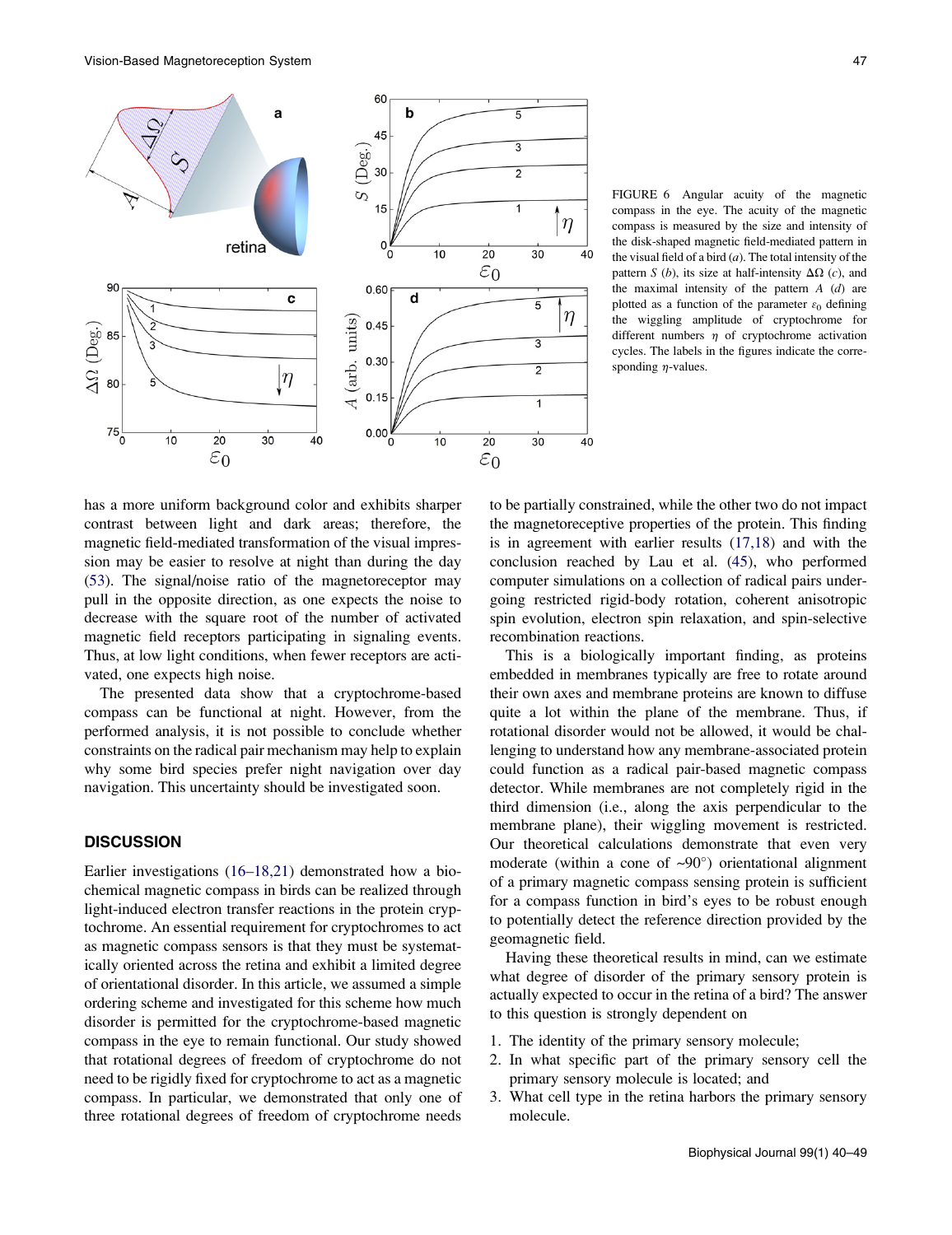<span id="page-8-0"></span>If the primary magnetic compass sensor molecule in birds is cryptochrome, a number of predictions can be made. The most likely structures within a cell, which could reduce orientational disorder to a degree where cryptochrome may become a magnetic compass sensor, are membrane and/or cytoskeleton elements. However, cryptochromes almost certainly are not directly embedded into any membrane.

Antibody staining against cryptochromes in migratory garden warblers suggests that cryptochrome 1 is mainly located in the cytosol and possibly in cell membranes, whereas garden warbler cryptochrome 1 seems to be absent in the cell nucleus. If the cryptochromes are floating freely in the cytosol, they cannot function as magnetic compass sensors. Consequently, if they do work as magnetic compass detectors, they must be tied to cytoskeleton proteins or more likely to one or more membrane proteins (see [Fig. 1,](#page-2-0) c–f). The putative interaction partners of cryptochromes are not currently known.

Assuming for the moment that cryptochromes are actually associated with membranes, what cell types in the retina and what specific membranes would be the most suitable candidates? The retina consists of six major cell types: photoreceptors (rods and cones), horizontal cells, bipolar cells, amacrine cells, ganglion cells, and Müller cells. Antibody staining against cryptochromes in migratory garden warblers suggests that at least some types of cryptochrome are mainly located in ganglion cells and in photoreceptor cells ([12\)](#page-9-0). As many ganglion cells in garden warblers are not perfectly spherical [\(12](#page-9-0)) and as the cryptochromes could be concentrated on specific membrane portions, the ganglion cells, in principle, could harbor the primary magnetic compasssensing proteins in their membranes. However, the photoreceptor cells are the much more likely candidate cell type for harboring magneto-sensory cryptochromes, as the outer segments of the photoreceptor cells (see [Fig. 1](#page-2-0) c) contain stacks of highly ordered disk-shaped membranes with a thickness of  $\sim$ 20 nm, being  $\sim$ 15–20 nm apart from each other, and are all oriented parallel to the retina surface/ eyeball [\(46](#page-9-0)). One highly efficient way to achieve orientational constraint would be if cryptochromes were located in the inter-disk space, as schematically shown in [Fig. 1](#page-2-0) d. Another, slightly less efficient, but still good, way to achieve orientational constraint of cryptochrome would be cryptochromes bound to membrane proteins populating the inner segments of the photoreceptor's membranes, because the inner segment photoreceptor membranes provide an array of quasicylindrical tubes oriented perpendicular to retina surface/eyeball, as schematically shown in [Fig. 1](#page-2-0),  $e$ -f.

The results of our calculations show that rotation and wiggling of up to  $\pm 50^{\circ}$  is allowed without cryptochrome losing its potential to work as a magnetic compass detector. Therefore, both of the above-mentioned putative cryptochrome locations will almost certainly fulfill the required motion restriction, and the additional effects of the many cryptochromes that could be embedded with very similar orientations in the two suggested types of photoreceptor membranes are likely to help enhance the signal and to reduce noise. Further reduction of noise could come from repetitive activation of cryptochrome, which can lead to an enhancement of acuity of the magnetic compass even if the degree of cryptochrome motion or disorder in the retina is relatively high.

In a recent study, Hill and Ritz [\(44](#page-9-0)) investigated the minimum number of receptors necessary for detection of the change in chemical signal owing to changes in magnetic field direction, quantifying the required increase in the number of receptors to compensate for the signal attenuation through increased disorder. The authors concluded that radical pair-based compass systems are relatively robust against disorder, in agreement with our findings.

To test whether the ideas presented here are relevant for bird navigation, more information on cryptochromes, their interaction partners, and on the neuronal mechanisms underlying bird navigation is needed.

## SUPPORTING MATERIAL

Five figures and 47 equations are available at [http://www.biophysj.org/](http://www.biophysj.org/biophysj/supplemental/S0006-3495(10)00419-4) [biophysj/supplemental/S0006-3495\(10\)00419-4](http://www.biophysj.org/biophysj/supplemental/S0006-3495(10)00419-4).

The authors thank Vita Solovyeva, Alexander Yakubovich, Eduard Schreiner, and Andrey Korol for useful discussions and help in the preparation of the manuscript. They acknowledge the use of resources at the Frankfurt Center for Scientific Computing.

K.S. thanks the Alexander von Humboldt Foundation for support. H.M. thanks the VolkswagenStiftung for support. I.A.S. thanks the Illinois Beckman Institute for hospitality and support during visits. This work has been supported also by the Stiftung Polytechnische Gesellschaft Frankfurt am Main, by the Deutsche Forschungsgemeinschaft (grant No. FOR 701 to H.M.), and by the National Science Foundation (grant Nos. NSF MCB-0744057 and NSF PHY0822613), and the National Institutes of Health (P41 RR005969).

#### **REFERENCES**

- 1. Mouritsen, H., and T. Ritz. 2005. Magnetoreception and its use in bird navigation. Curr. Opin. Neurobiol. 15:406–414.
- 2. Wiltschko, R., and W. Wiltschko. 2006. Magnetoreception. Bioessays. 28:157–168.
- 3. Johnsen, S., and K. J. Lohmann. 2008. Magnetoreception in animals. Phys. Today. 61:29–35.
- 4. Fleissner, G., B. Stahl, ..., G. Fleissner. 2007. A novel concept of Fe-mineral-based magnetoreception: histological and physicochemical data from the upper beak of homing pigeons. Naturwissenschaften.  $94.631 - 642$
- 5. Solov'yov, I. A., and W. Greiner. 2007. Theoretical analysis of an iron mineral-based magnetoreceptor model in birds. Biophys. J. 93:1493–1509.
- 6. Solov'yov, I. A., and W. Greiner. 2009. Iron-mineral-based magnetoreceptor in birds: polarity or inclination compass? Eur. Phys. J. D. 51:161–172.
- 7. Solov'yov, I. A., and W. Greiner. 2009. Micromagnetic insight into a magnetoreceptor in birds: on the existence of magnetic field amplifiers in the beak. Phys. Rev. E. 80, 041919-1–10.
- 8. Kirschvink, J. L., M. M. Walker, and C. E. Diebel. 2001. Magnetitebased magnetoreception. Curr. Opin. Neurobiol. 11:462–467.